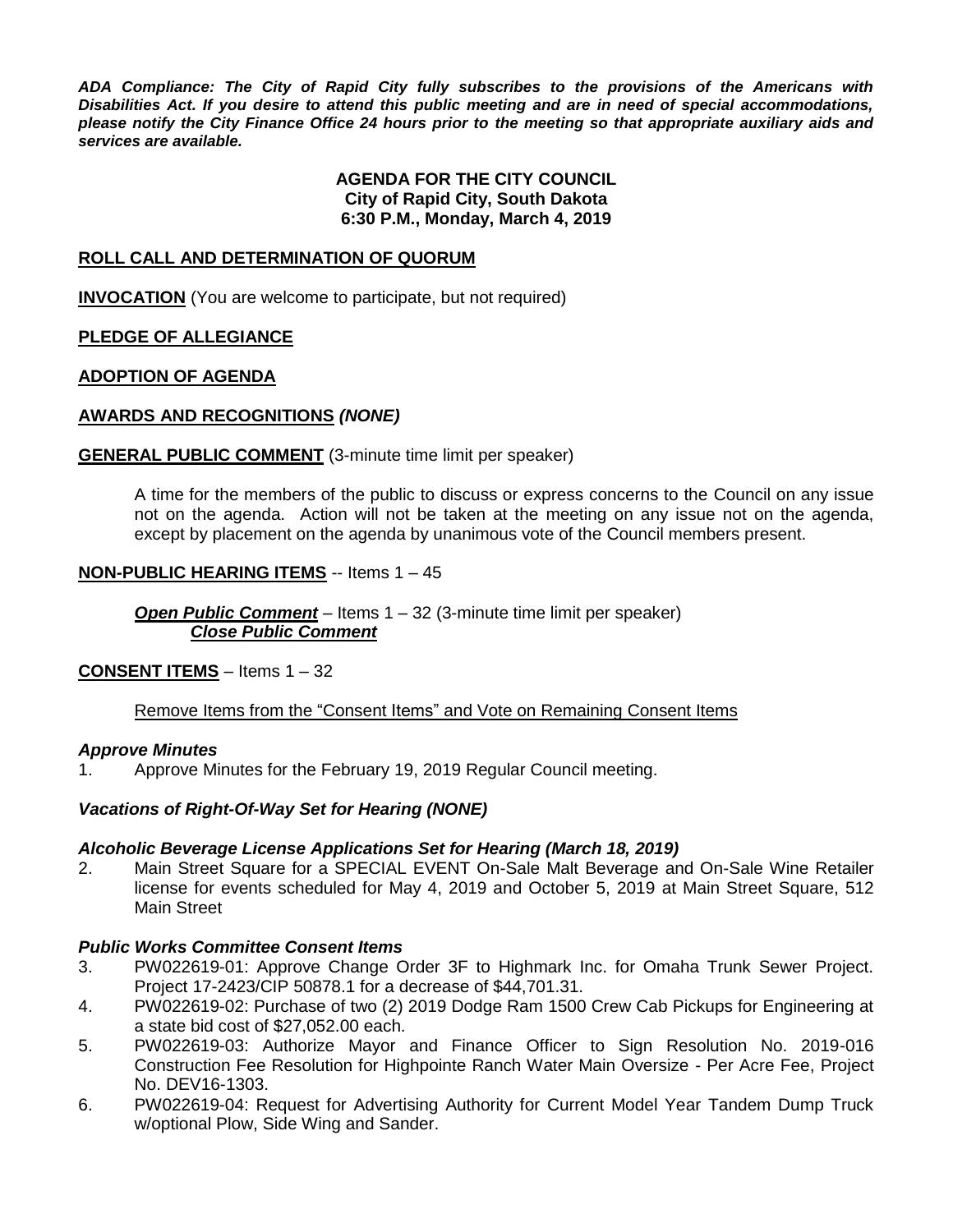- 7. PW022619-05: Authorize Staff to Advertise for Bids for 2019 Parks and Recreation Concrete Work, Project PR19-6168.
- 8. PW022619-06: Authorize Staff to Advertise for bids for BMX Track Bleachers Project PR19-6171.
- 9. PW022619-07: Approve Use Agreement Between City of Rapid City and BH Junior Baseball League for operation of a youth baseball program.
- 10. PW022619-08: Approve Use Agreement Between City of Rapid City and Rapid City BMX, Inc. for operation of a youth biking program.
- 11. PW022619-09: Approve Use Agreement Between City of Rapid City and Canyon Lake Little League for operation of a youth baseball program.
- 12. PW022619-10: Approve Use Agreement Between City of Rapid City and Church Softball League for operation of an adult softball program.
- 13. PW022619-11: Approve Use Agreement Between City of Rapid City and Harney Little League for operation of a youth baseball program.
- 14. PW022619-12: Approve Use Agreement Between City of Rapid City and Rushmore Little League for operation of a youth baseball program.
- 15. PW022619-13: Approve Use Agreement Between City of Rapid City and Timberline Little League for operation of a youth baseball program.

# *Legal & Finance Committee Consent Items*

- 16. LF022719-04 Authorize the Mayor and Finance Officer to sign the 2019 Allied Arts Agreement
- 17. Acknowledge the Following Volunteers for Worker's Compensation Purposes: Joshua Bonner (Police Department), Nick Pier (RSVP+)
- 18. LF022719-03 Acknowledge January 2019 General Fund Cash Balance Report
- 19. LF022719-05 Approve Resolution No. 2019-017 a Resolution Levying Assessment for Abatement of Nuisances
- 20. 19TP010 Approval of Amendment No. 1 to the Agreement for Professional Services Agreement between the City of Rapid City and Kadrmas, Lee & Jackson, Inc. for a No Cost Time Extension for the completion of the East Rapid City Traffic and Corridor Analysis Study
- 21. 19TP002 Authorize Mayor and Finance Officer to sign the 2019 Unified Planning Work Program Funding Agreement #311373 Amendment No. 1
- 22. 19TP001 Approve the 2019 Unified Planning Work Program Amendment #19-02
- 23. LF022719-06 Approve with stipulations outlined by the Finance Officer. Patricia Snyder Request to Waive Clean Up Assessment Fees at 708 Saint Patrick Street.

# *CIP Committee Consent Items*

- 24. No. CIP021519-00 Acknowledge Capital Improvement Programs Committee Monthly Updates for February 2019
- 25. No. CIP021519-03 Approve Capital Plans for Government Facilities (Fire & Emergency Services, Parks & Recreation, CSAC, Summary)
- 26. No. CIP021519-04 Approve Capital Plan for Fire Vehicles
- 27. No. CIP021519-05 Approve Capital Plan for Parks & Recreation
- 28. No. CIP021519-06 Approve Capital Plan for Information Technology
- 29. No. CIP021519-01 Acknowledge Financial Report (Summary, DCA Charges and Debt Service)
- 30. No. CIP021519-02 Approve Capital Plan for PW Infrastructure (Formerly called Capital Plan for Streets, Drainage, MIP Projects).
- 31. No. CIP021519-07 Approve CIP carry forward from 2018

# *Community Development Consent Items (NONE)*

# *Bid Award Consent Items*

32. CC030419-04.1 – Approve award of total bid for Pavement Rehabilitation Project – W. Fulton Street, Project No. 18-2465 / CIP No. 50549 on February 26, 2019 to the lowest responsible bidder, Simon Contractors of SD, Inc. in the amount of \$113,938.00.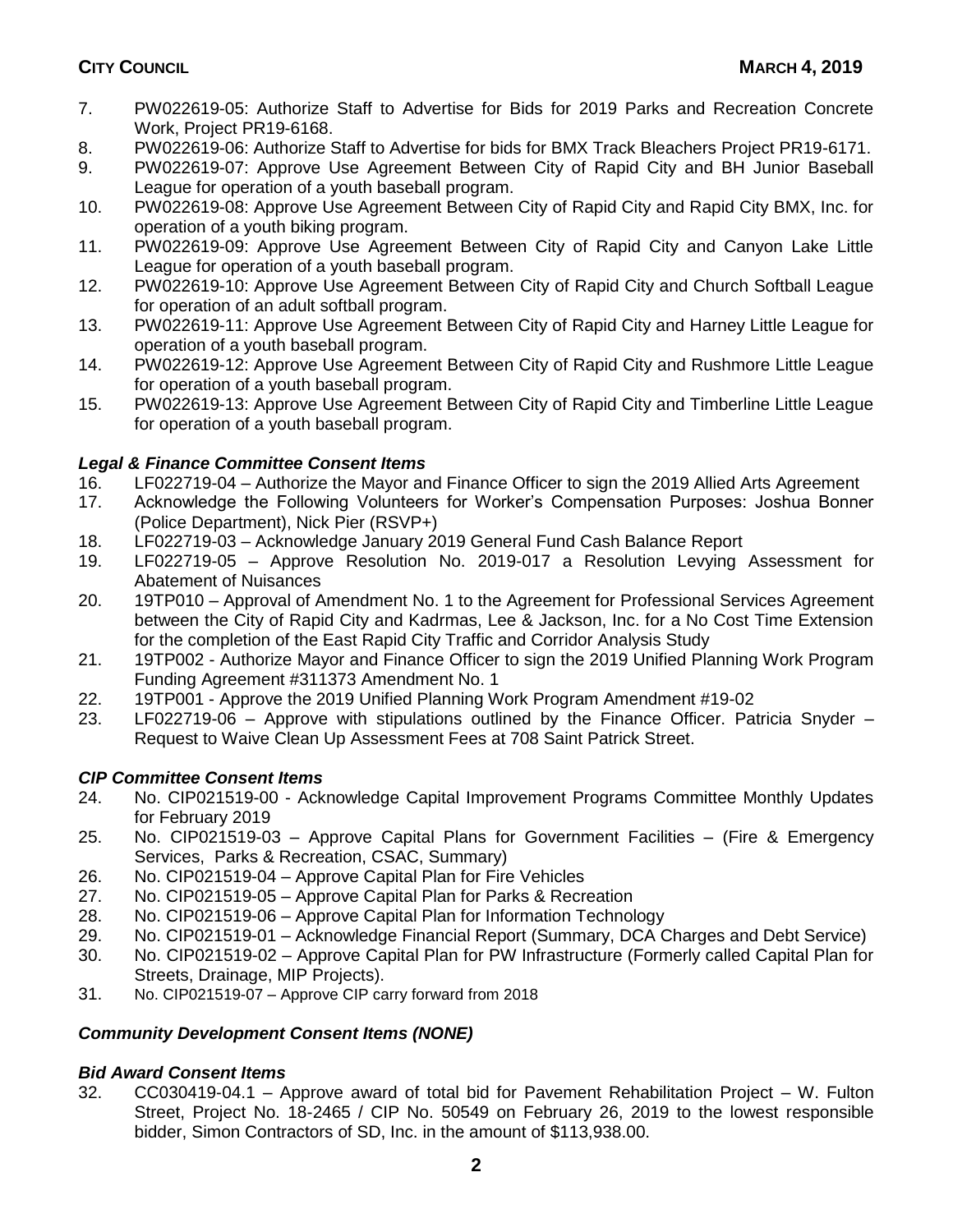# END OF CONSENT ITEMS

# **NON-CONSENT ITEMS** – Items 33 – 45

*Open Public Comment* – Items 33 – 45 (3-minute time limit per speaker) *Close Public Comment*

## *Ordinances*

33. LF021319-01 – Second Reading, Ordinance 6303, An Ordinance to Repeal Section 9.08.020 of the Rapid City Municipal Code and to Enact and Amend Provisions Concerning Certain Behaviors that are a Public Safety Risk.

## **Recommendation: Approve**

- 34. LF022719-01 First Reading, Ordinance 6308, An Ordinance to Amend Chapter 13.32 of the Rapid City Municipal Code Relating to City Cemeteries. **Recommendation: Approve**
- 35. LF022719-02 First Reading, Ordinance 6312, Regarding Supplemental Appropriation #1 for 2019.

## **Recommendation: Approve**

- 36. No. 19RZ001 First Reading, Ordinance 6304, an Ordinance Amending Section 17.06 of Chapter 17 of the Rapid City Municipal Code, a request by ARC International, Inc. for Yeshua, LLC for a Rezoning from Medium Density Residential District to Office Commercial District for property generally described as being located at 3808 Sheridan Lake Road. **Recommendation: Approve**
- 37. No. 19RZ002 First Reading, Ordinance 6305, an Ordinance Amending Section 17.06 of Chapter 17 of the Rapid City Municipal Code, a request by KTM Design Solutions, Inc. for Sharaf 5 Properties, LLC for a Rezoning from High Density Residential District to Urban Commercial District for property generally described as being located at 12 E. Kansas City Street. **Recommendation: Approve**
- 38. No. 19RZ003 First Reading, Ordinance 6306, an Ordinance Amending Section 17.06 of Chapter 17 of the Rapid City Municipal Code, a request by KTM Design Solutions, Inc. for Sharaf 5 Properties, LLC for a Rezoning from General Commercial District to Urban Commercial District for property generally described as being located at 12 E. Kansas City Street. **Recommendation: Approve**
- 39. No. 19RZ004 First Reading, Ordinance 6307, an Ordinance Amending Section 17.06 of Chapter 17 of the Rapid City Municipal Code, a request by KTM Design Solutions, Inc for Yasmeen Dream, LLC for a Rezoning from General Commercial District to Medium Density Residential District for property generally described as being located east of Provider Boulevard. **Recommendation: Approve in conjunction with Planned Development 19PD005 which was approved with stipulations at the February 21, 2019 Planning Commission meeting.**

# *Public Works Committee Items (NONE)*

# *Legal & Finance Committee Items (NONE)*

# *CIP Committee Items (NONE)*

# *Community Development Items*

40. No. 19PL002 - A request by D. C. Scott Surveyors, Inc for Robert T. Sundby for a Preliminary Subdivision Plan for proposed Lot 12A and Lot 12B of Una-Del Acres No. 2, generally described as being located southwest of the intersection of Sheridan Lake Road and Wildwood Drive. **Recommendation: Approve with Stipulations**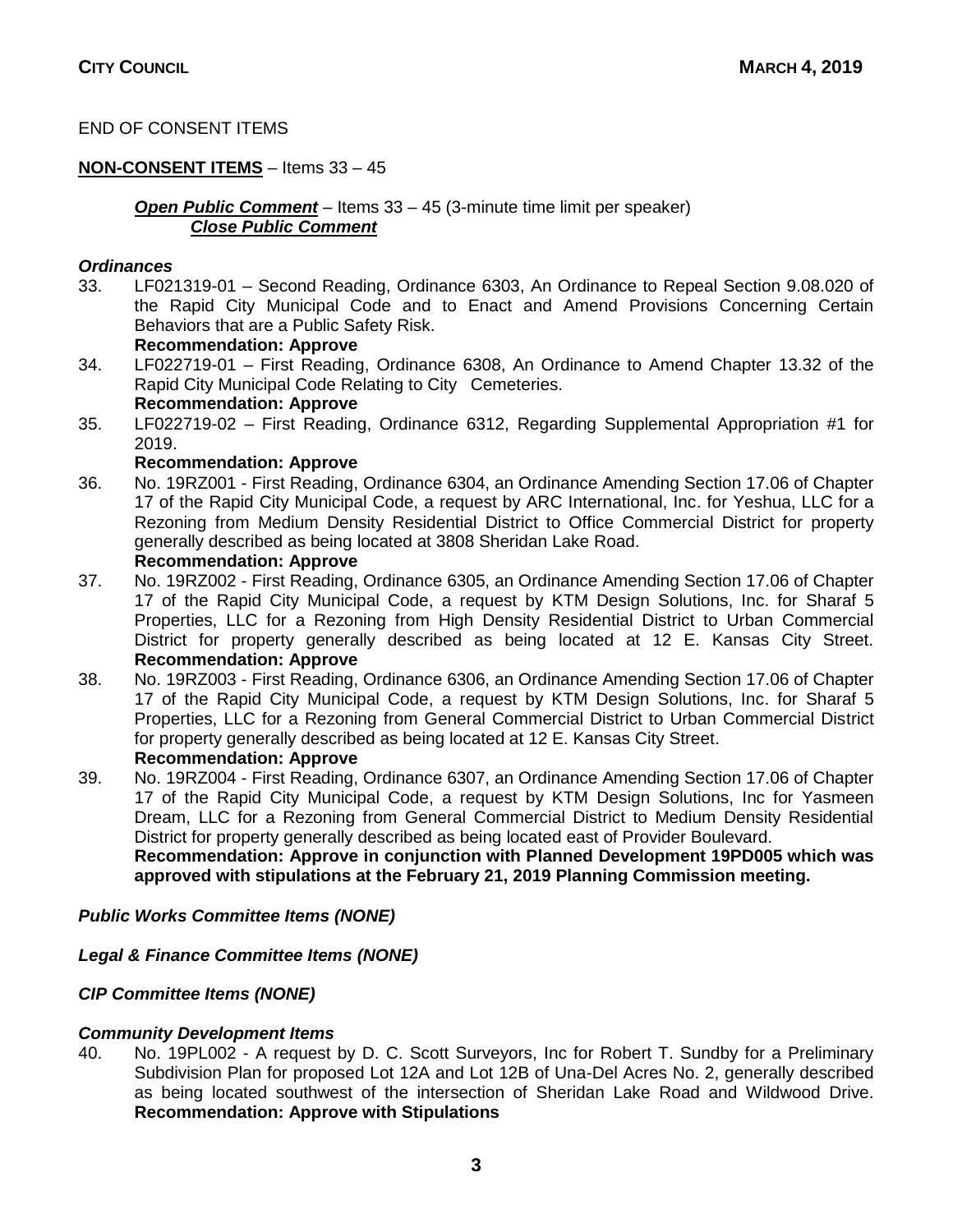- 41. No. 19PL004 A request by KTM Design Solutions, Inc for Yasmeen Dream LLC for a Preliminary Subdivision Plan for proposed Lot 1 and Lot 2 of Orchard Meadows No.2, generally described as being located southeast of the intersection of Elk Vale Road and E. Highway 44. **Recommendation: Approve with Stipulations**
- 42. No. 19PL005 A request by KTM Design Solutions, Inc for DTH, LLC for a Preliminary Subdivision Plan for proposed Lots 2 thru 13 and drainage lot of Block 9 and Lots 2 thru 14 of Block 10 of Big Sky Subdivision, generally described as being located west of the intersection of Degeest Drive and Avenue A.

# **Recommendation: Approve with Stipulations**

43. No. 19PL006 - A request by Sperlich Consulting, Inc for Sodak Development Company for a Preliminary Subdivision Plan for proposed Lots 9 thru 19 of Block 4, Lots 11 thru 17 of Block 5, Lot 8 of Block 9, Lots 7 thru 21 of Block 10 and Lots 1 thru 7 of Block 11 of Homestead Subdivision, generally described as being located east of the existing terminus of Homestead Street.

# **Recommendation: Approve with Stipulations**

44. No. 19PL007 - A request by Sperlich Consulting, Inc for Doeck, LLC for a Preliminary Subdivision Plan for proposed Tract A, Lots 22 thru 40 of Block 4, Lot 2 and Lot 3 of Block 11 and Lots 1 thru 14 of Block 15 of Auburn Hills Subdivision, generally described as being located north of the intersection of Cobalt Drive and Coal Bank Drive.

# **Recommendation: Approve with Stipulations**

45. No. 19PL008 - A request by KTM Design Solutions, Inc. for Yasmeen Dream, LLC for a Preliminary Subdivision Plan for proposed Lot 57 of Block 2, Lot E Revised, Lot F Revised and Tract B Revised of Johnson Ranch Subdivision, generally described as being located east of Provider Boulevard.

**Recommendation: Approve with Stipulations**

# *Other Board, Commission & Committee Items (NONE)*

# *Bid Awards (NONE)*

# *Alcoholic Beverage License Applications (NONE)*

*Reissuance Special Event*

# *Mayor's Items (NONE)*

# *Council Items & Liaison Reports (NONE)*

Reconsideration Notices

Motion for Delivery of Items from Committee

# *Staff Items (NONE)*

# *Appeals (NONE)*

*Planning Commission Appeals License Appeals Sign Code Appeals Other Appeals Heard by the Council*

# **PUBLIC HEARING ITEMS** – Items 46 – 48

*Open Public Hearing (comment)* - *Items 46 –48* (3-minute time limit per speaker) **[Public Hearing Remains Open]**